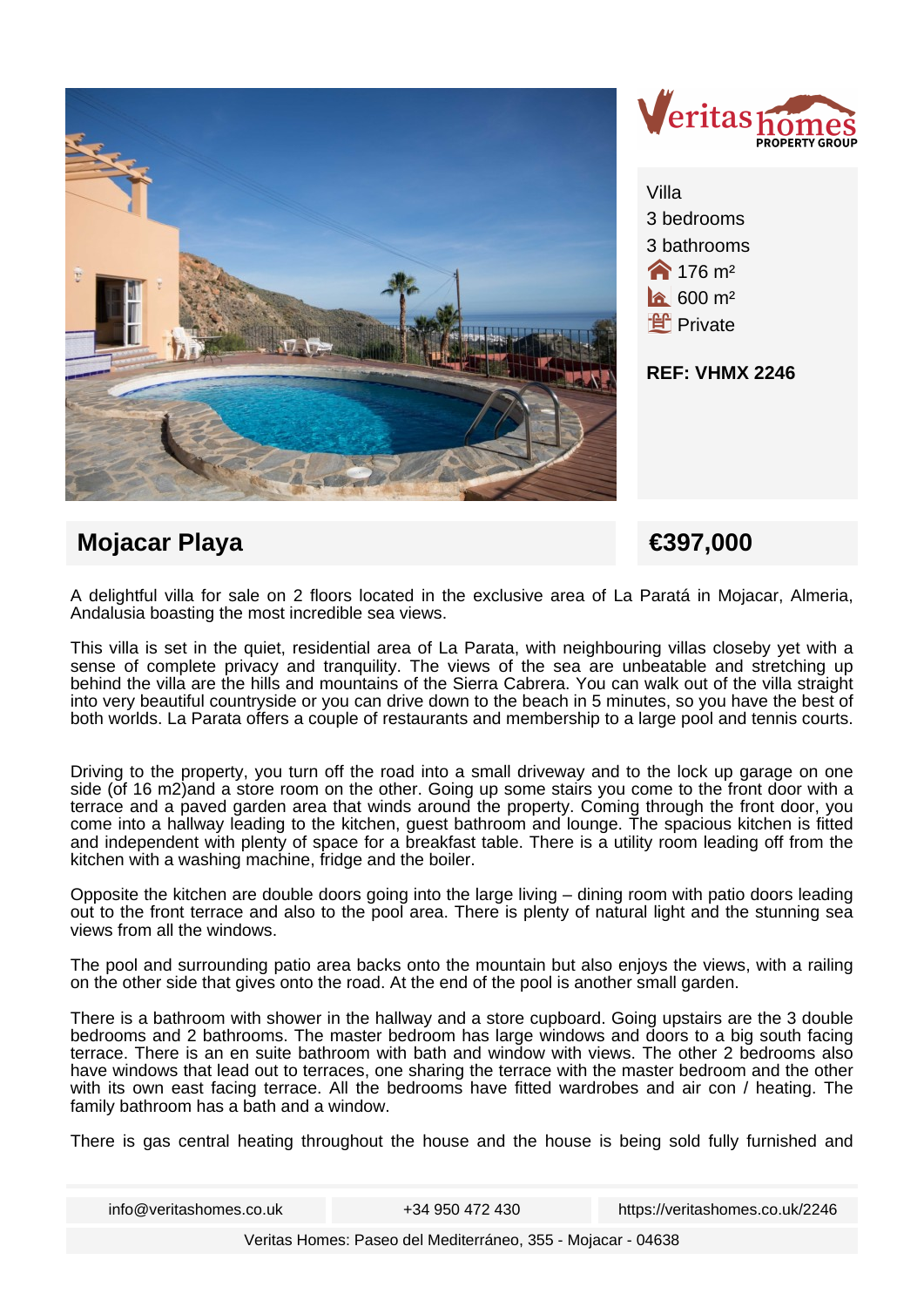equipped. This house has excellent rental potential or equally would make someone a lovely home.

NET PRICE: 397.000 € PURCHASE TAXES: 31.760 € NOTARY FEES - APPROX.: 1.200 € LAND REGISTRY - APPROX.: 900 € TOTAL PRICE: 430.860 € Price valid until sold. Conveyancing not included. The rates applied are the highest, and the buyer may, due to their characteristics, benefit from some tax deductions. The property A. I. D. is available at our office according to the decree 218/2005 of 11 of October that regulates the information regulation for the consumer in the purchasing-selling of property in Andalusia.

#### Location

For the exact location please click on "enlarge button" to see on Google maps, above right. The Parata is a residential area just off the coast of Mojacar. There is a great restaurant/bar in the heart of La Parata where the owner will always welcome you. The distance from the villa in the Parata mountain to the beach is approx 2.2 km and 7 minutes drive. The Parata has a restaurant with pool and tennis facilities (club membership), a hostal and a bar. This is a very sought after area for people looking for an exclusive, peaceful location, yet close enough by car to all the beach amenities.

#### Golf Courses x 3

Marina de la Torre in Mojacar, Valle del Este in Vera and Desert Springs in Cuevas del Almanzora.

### Airports

Almeria 45 minutes, Murcia 1 hour 30 minutes, Alicante 2 hours and Malaga 2 hours 45 minutes.

**Approximate purchasing costs** Net price - €397,000 Purchase tax - €31,760 Land registry - approx. - €993 Notary fees - approx. - €1,191 Conveyancing - approx. - €1,500 **Standard forms of payment** Reservation deposit - €3,000 Remainder of deposit to 10% - €36,700 Final Payment on completion - €357,300 **Approximate running costs** Quarterly rubbish collection - €36.78

Please note that with the market liberalization the costs for utilities such as water, electricity, telephone, broadband, etc. will vary from supplier and these are normally based on usage. With regards to building and contents insurance, the cost of the policy will depend on several factors including the amount of cover needed. For those using the property as a second home or investment there is also an annual tax payable to the Spanish tax authorities and which is based on the fiscal value of the property.

For more information about the property including all the legal documentation as set out in the regional decree 218/05 of 11th October please visit our office or contact us by phone or e-mail. Property viewings are strictly by prior appointment only.